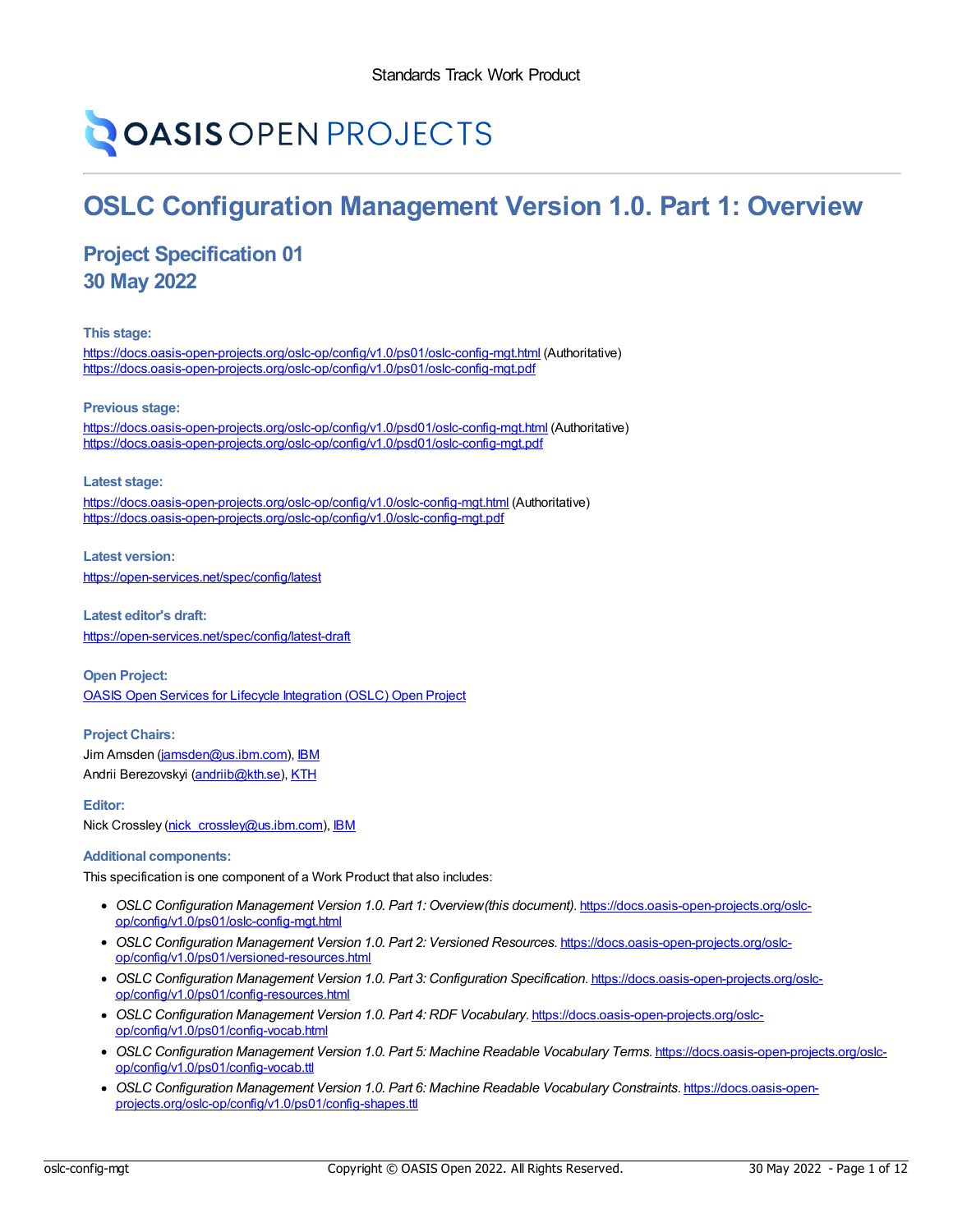#### **RDF Namespaces:**

<http://open-services.net/ns/config#>

#### **Abstract:**

OSLC Configuration Management defines an RDF vocabulary and a set of REST APIs for managing versions and configurations of linked data resources from multiple domains.

#### **Status:**

This document was last revised or approved by the OASIS Open Services for Lifecycle [Integration](https://open-services.net/about/) (OSLC) Open Project on the above date. The level of approval is also listed above. Check the "Latest stage" location noted above for possible later revisions of this document. Any other numbered Versions and other technical work produced by the Open Project are listed at <https://open-services.net/about/>.

Comments on this work can be provided by opening issues in the project repository or by sending email to the project's public comment list oslc[op@lists.oasis-open-projects.org.](mailto:oslc-op@lists.oasis-open-projects.org)

Note that any machine-readable content (Computer Language [Definitions](https://www.oasis-open.org/policies-guidelines/tc-process-2017-05-26/#wpComponentsCompLang)) declared Normative for this Work Product is provided in separate plain text files. In the event of a discrepancy between any such plain text file and display content in the Work Product's prose narrative document(s), the content in the separate plain text file prevails.

#### **Citation format:**

When referencing this specification the following citation format should be used:

#### **[OSLC-Config-1.0-Part1]**

*OSLC Configuration Management Version 1.0. Part 1: Overview*. Edited by Nick Crossley. 30 May 2022. OASIS Project Specification 01. [https://docs.oasis-open-projects.org/oslc-op/config/v1.0/ps01/oslc-config-mgt.html.](https://docs.oasis-open-projects.org/oslc-op/config/v1.0/oslc-config-mgt.html) Latest stage: https://docs.oasis-open-projects.org/oslcop/config/v1.0/oslc-config-mgt.html.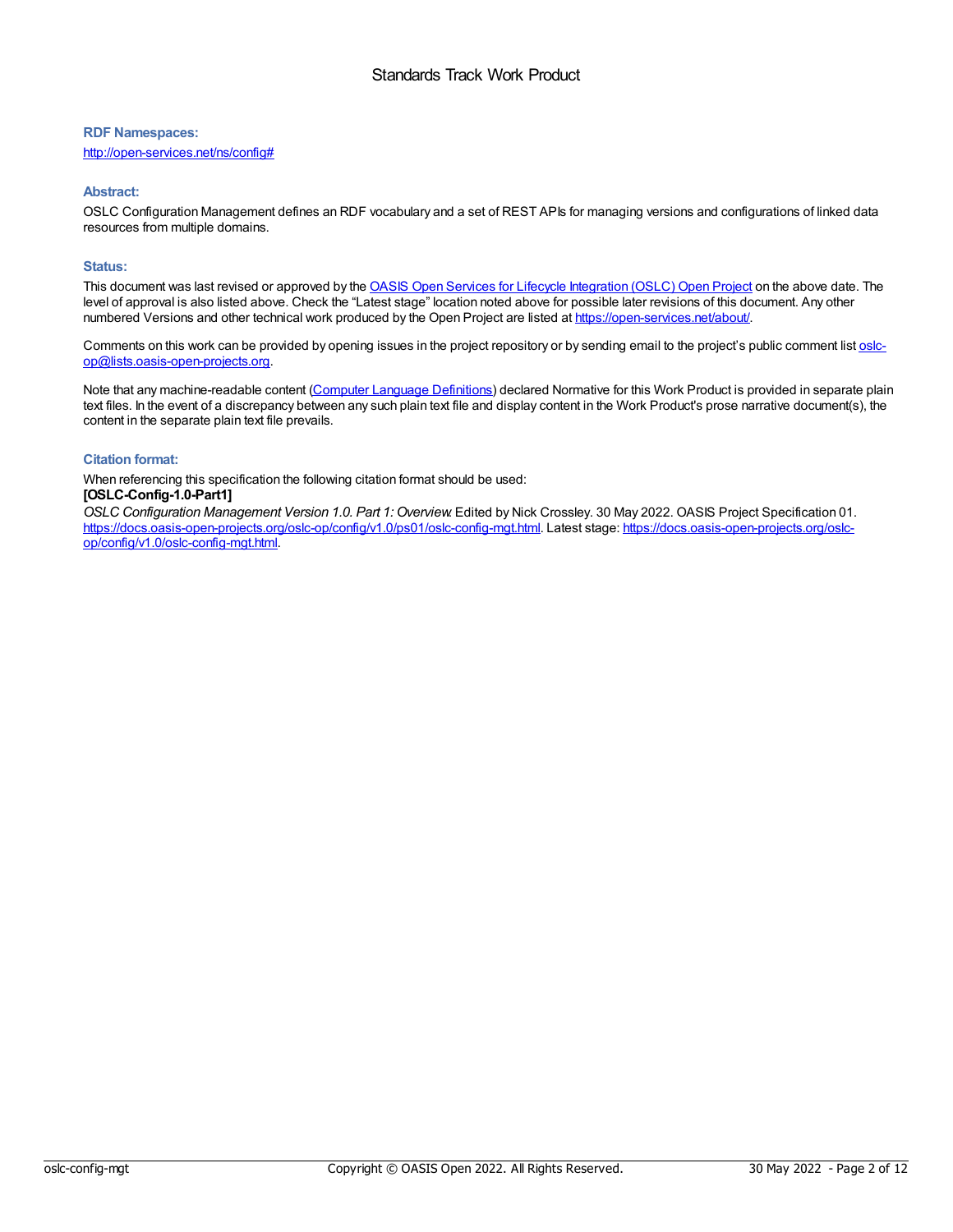### **Notices**

Copyright © OASIS Open 2013-2022. All Rights Reserved.

All capitalized terms in the following text have the meanings assigned to them in the OASIS Intellectual Property Rights Policy (the "OASIS IPR Policy"). The full [Policy](https://www.oasis-open.org/policies-guidelines/ipr/) may be found at the OASIS website.

This specification is published under the Attribution 4.0 [International](https://creativecommons.org/licenses/by/4.0/legalcode) (CC BY4.0). Portions of this [specification](https://www.apache.org/licenses/LICENSE-2.0) are also provided under the Apache License 2.0.

All contributions made to this project have been made under the OASIS Contributor License [Agreement](https://www.oasis-open.org/policies-guidelines/open-projects-process/#individual-cla-exhibit) (CLA).

For information on whether any patents have been disclosed that may be essential to implementing this specification, and any offers of patent licensing terms, please refer to the Open Projects IPR [Statements](https://github.com/oasis-open-projects/administration/blob/master/IPR_STATEMENTS.md#open-services-for-lifecycle-collaboration-oslc-open-project) page.

This document and translations of it may be copied and furnished to others, and derivative works that comment on or otherwise explain it or assist in its implementation may be prepared, copied, published, and distributed, in whole or in part, without restriction of any kind, provided that the above copyright notice and this section are included on all such copies and derivative works. However, this document itself may not be modified in any way, including by removing the copyright notice or references to OASIS, except as needed for the purpose of developing any document or deliverable produced by anOASIS Open Project or OASIS Technical Committee (in which case the rules applicable to copyrights, as set forth in the OASIS IPR Policy, must be followed) or as required to translate it into languages other than English.

The limited permissions granted above are perpetual and will not be revoked byOASIS or its successors or assigns.

This document and the information contained herein is provided on an "AS IS" basis and OASIS DISCLAIMS ALL WARRANTIES, EXPRESS OR IMPLIED, INCLUDING BUT NOT LIMITED TO ANYWARRANTYTHAT THE USE OF THE INFORMATION HEREIN WILL NOT INFRINGE ANY OWNERSHIP RIGHTS OR ANYIMPLIED WARRANTIES OF MERCHANTABILITYOR FITNESS FOR A PARTICULAR PURPOSE.

OASIS requests that anyOASIS Party or any other party that believes it has patent claims that would necessarily be infringed by implementations of this OASIS Project Specification or OASIS Standard, to notify the OASIS TC Administrator and provide an indication of its willingness to grant patent licenses to such patent claims in a manner consistent with the IPR Mode of the OASIS Technical Committee that produced this specification.

OASIS invites any party to contact the OASIS TC Administrator if it is aware of a claim of ownership of any patent claims that would necessarily be infringed by implementations of this specification by a patent holder that is not willing to provide a license to such patent claims in a manner consistent with the IPR Mode of the OASIS Open Project that produced this specification. OASIS may include such claims on its website, but disclaims any obligation to do so.

OASIS takes no position regarding the validity or scope of any intellectual property or other rights that might be claimed to pertain to the implementation or use of the technology described in this document or the extent to which any license under such rights might or might not be available; neither does it represent that it has made any effort to identify any such rights. Information on OASIS' procedures with respect to rights in any document or deliverable produced by an OASIS Technical Committee can be found on the OASIS website. Copies of claims of rights made available for publication and any assurances of licenses to be made available, or the result of an attempt made to obtain a general license or permission for the use of such proprietary rights by implementers or users of this OASIS Open Project Specification or OASIS Standard, can be obtained from the OASIS TC Administrator. OASIS makes no representation that any information or list of intellectual property rights will at any time be complete, or that any claims in such list are, in fact, Essential Claims.

The name "[OASIS](https://www.oasis-open.org)" is a trademark of OASIS, the owner and developer of this specification, and should be used only to refer to the organization and its official outputs. OASIS welcomes reference to, and implementation and use of, specifications, while reserving the right to enforce its marks against misleading uses. Please see <https://www.oasis-open.org/policies-guidelines/trademark/> for above guidance.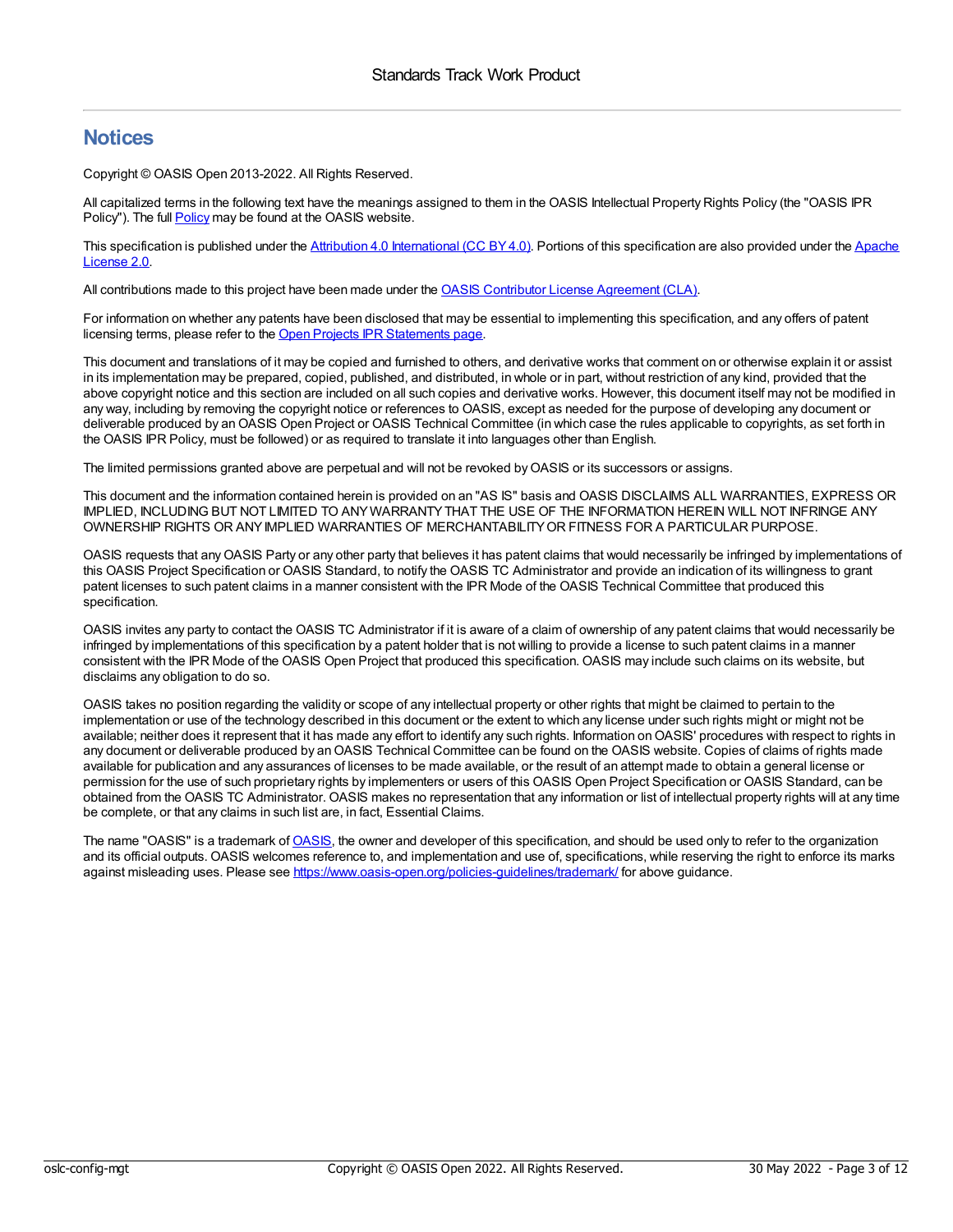# **Table of Contents**

- 1. [Introduction](#page-5-0)
	- 1.1 [Typographical](#page-4-0) Conventions and Use of RFC Terms
	- 1.2 [Terminology](#page-5-1)
	- 1.3 Concept resources, version resources, and [configuration](#page-6-0) context
	- 1.4 [References](#page-7-0)
		- 1.4.1 Normative [references](#page-7-1)
		- 1.4.2 [Informative](#page-7-2) references
- 2. RDF [Namespaces](#page-8-0)
- 3. [Non-RDF](#page-9-0) Sources
- 4. [Conformance](#page-10-0)
- Appendix A. [Acknowledgements](#page-11-0)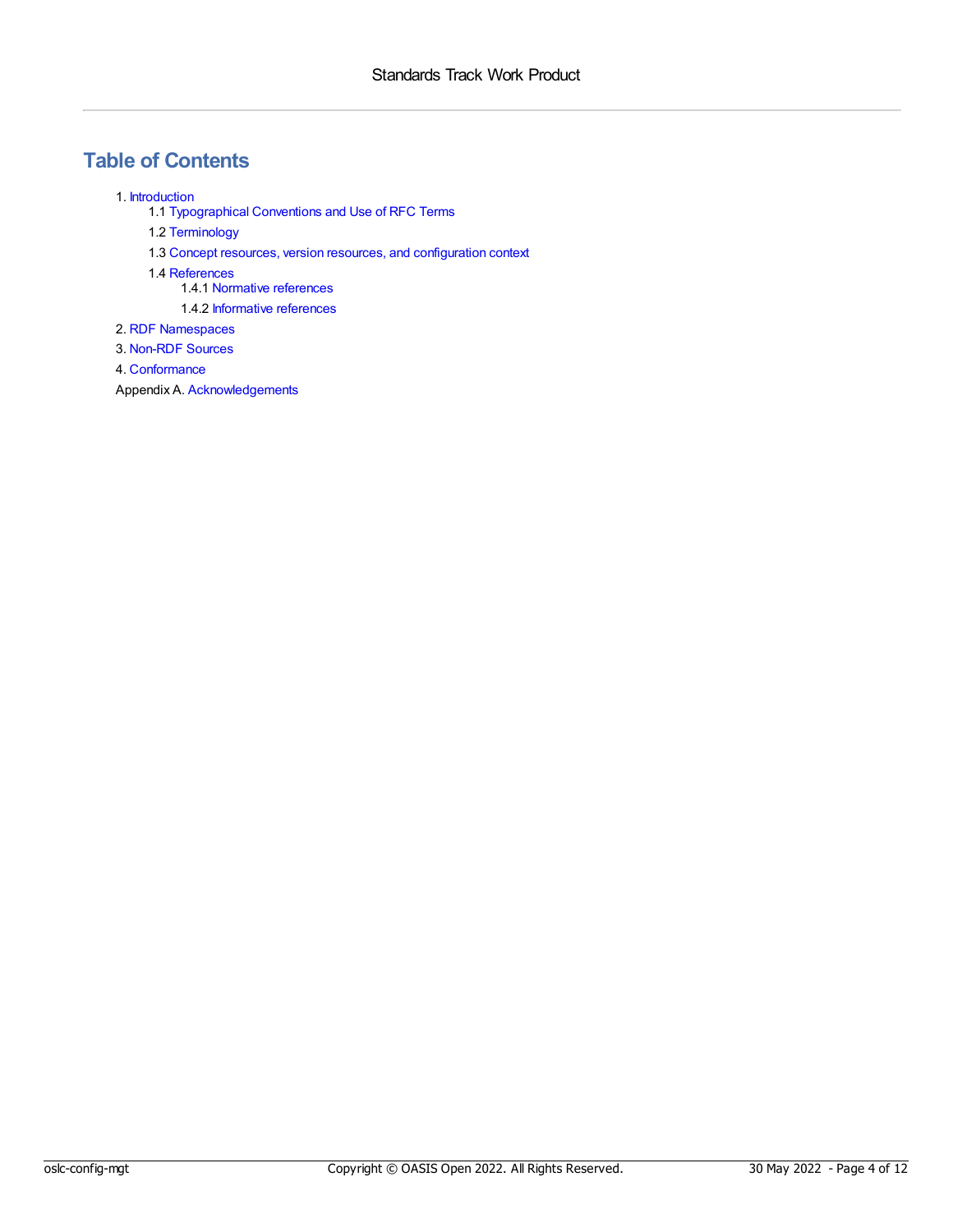## **1. Introduction**

*This section is non-normative.*

The specification:

- defines RDF representations of configurations and versioned resources
- defines methods for creation, updating, and deletion of aggregate (*global*) configurations
- defines how a version of a given resource is identified within the context of a configuration (global or local)
- defines how configurations local to a tool or domain contribute to a global configuration
- recommends but does not mandate creation, updating, and deletion of configurations local to a tool or domain
- allows but does not mandate capabilities for creation, deletion, and other management of versions of resources other than configurations themselves.

While the scope of this specification does not include all of [\[ITIL](#page-7-3)] or [\[ITSM\]](#page-7-4), a configuration as defined by this specification shall be able to contain or reference a set of Configuration Items (CIs) and their specific versions, and hence participate in the Identification, Control, and Monitoring activities of ITIL.

#### <span id="page-4-0"></span>**1.1 Typographical Conventions and Use of RFC Terms**

As well as sections marked as non-normative, all authoring guidelines, diagrams, examples, and notes in this specification are non-normative. Everything else in this specification is normative.

The key words "MUST", "MUST NOT", "REQUIRED", "SHALL", "SHALL NOT", "SHOULD", "SHOULD NOT", "RECOMMENDED", "MOT RECOMMENDED", "MAY", and "**OPTIONAL**" in this specification are to be interpreted as described in [BCP](https://tools.ietf.org/html/bcp14) 14 [\[RFC2119](#page-7-5)] [[RFC8174](#page-7-6)] when, and only when, they appear in all capitals, as shown here.

#### **1.2 Terminology**

*This section is non-normative.*

#### **Baseline**

An immutable configuration of one or more components that corresponds to some meaningful state of its resources. The set of configuration items in a baseline cannot be changed; the state of each of those items cannot be changed. Some of the metadata on the baseline itself can be changed, such as tags, comments, etc. Baselines are useful for recording deliverables, enabling a team to work with a known configuration, or as an initial state for some new stream of work.

#### **Branch**

(*verb*) to create a configuration for parallel or insulated development. (*noun*) the result of parallel or insulated development after branching - that is, a sequence of baselines, usually with a stream at the end of the branch.

#### **Change Set**

A change set is a related set of changes, introducing new versions of resources, grouped together to ensure coherence and consistency. In some systems, a change set may be treated as a configuration that contains a delta to some other configuration; this standard allows but does not require change sets to be represented as configurations.

#### **Component**

A unit of organization consisting of a set of version resources. For a particular versioned resource, different versions can be in different components. Components are the units of configurability, and form reusable assets or building blocks. The granularity of a component varies between servers, but typically it contains the set of resources used in some product, project, or a subdivision of such a set. The resources in a component may be of any type, or multiple types, including but not limited to types defined in various OSLC domain specifications.

#### **Concept Resource**

An artifact (a requirement, test case, source code file, etc.) as an overall entity, independent of any specific version of that artifact. In Product Line Management (PLM) systems, this is often referred to as a 'master' item or part, of which there are revisions and versions or iterations.

#### **Configuration**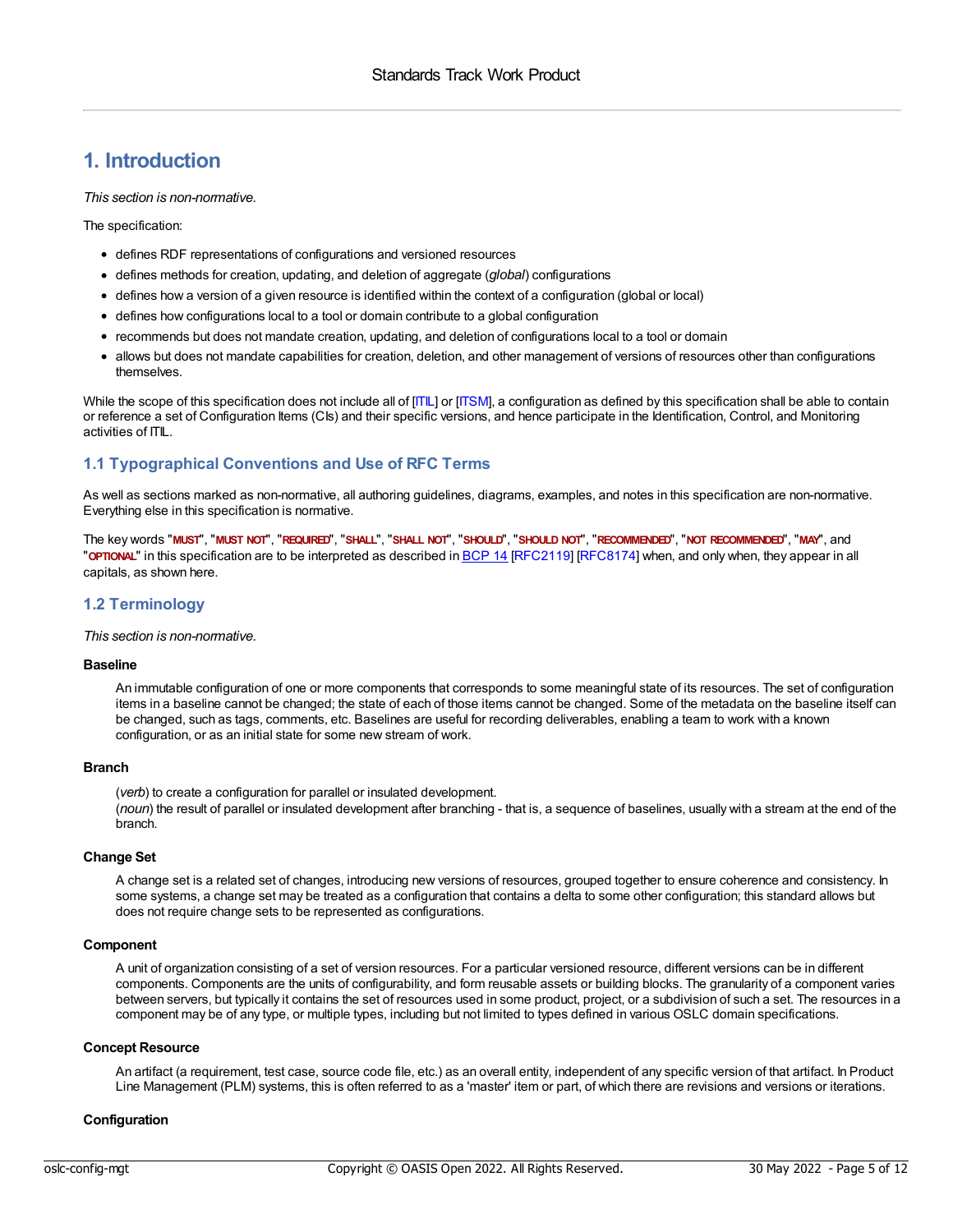#### <span id="page-5-0"></span>Standards Track Work Product

<span id="page-5-1"></span>A configuration identifies a set of versions of resources in a component. In some systems, those resources are called configuration items. Configurations commonly identify exactly one version of each resource in a component. Configurations can also aggregate other configurations ('contributions'), identifying further sets of versions of resources in other components, thus assembling a shared context across multiple components.

#### **Configuration Item**

A configuration item is a resource selected in a configuration - that is, it is a [version](#page-5-2)ed resource. See version.

#### **Container**

A Linked Data Platform Container, often abbreviated to *LDPC*, as defined in [\[LDP](#page-7-7)].

#### **Contribution**

A configuration that is a member of the set of configurations making up a configuration. The set of versioned resources in a configuration is the union of the set of versioned resources in that configuration and all its contributions; contributions are ordered to resolve any conflicts between that set.

#### **Global Configuration**

A configuration that identifies a set of configurations contributed by multiple tools or configuration management servers, allowing you to define all the relevant resources for a system. Using global configurations, you can establish a configuration context across multiple tools, even when each tool stores its resources in otherwise unrelated configurations and repositories.

#### **Revision**

In PLM systems, changes to an item are often divided into more significant changes marked as new revisions, and less significant changes marked as versions or iterations within the same revision. The boundary between revisions is often marked by a state change, such as marking the last version within a revision as 'released'. This specification does not require such a distinction between major and minor changes, using the generic term 'version' for both revision and version or iteration, but does not prohibit systems from providing the distinction.

#### **Selections**

The set of versions of resources identified by a given configuration.

#### **Stream**

A modifiable configuration of resources. For example, team members deliver to a stream when they want to make their changes visible to other team members. In many systems, changes to versioned resources can only be made in a stream.

#### **Tag**

A short string used to find, mark, qualify, or identify some resource. Resources can have multiple tags. Tags can be used to indicate the intended purpose of a resource, or to flag it for some intention.

#### **Variant**

This term is not used formally by the specifications, but informally it may refer to a version of a resource that is identified by a specific set of characteristics that distinguish it from other versions of that resource, where each variant can exist at the same time as those other versions of the resource.

#### <span id="page-5-2"></span>**Version**

A referenceable state of a resource. A resource with separable referenceable versions is called a *versioned resource*. Each version of such a resource is called a *version resource*, and can be referenced with a distinct URI. In PLM systems, versions are often subdivided into revisions and versions or iterations.

#### **1.3 Concept resources, version resources, and configuration context**

#### *This section is non-normative.*

All the major "Artifacts" or "Entities" inOSLC domains are *concept resources*. Examples are defects, tasks, products, physical parts or items, projects, users, tests cases requirements, plans and so on. Like all resources, concept resources have URLs. Except in a few technical and specialized scenarios, URLs of concept resources are used throughout the system. "Entities" are addressed in HTTP messages via their concept resource URLs. Links are typically established using the URL of a concept resource.

The state (including the properties) of a concept resource can vary over time, or for other reasons. A *versioned resource* is a concept resource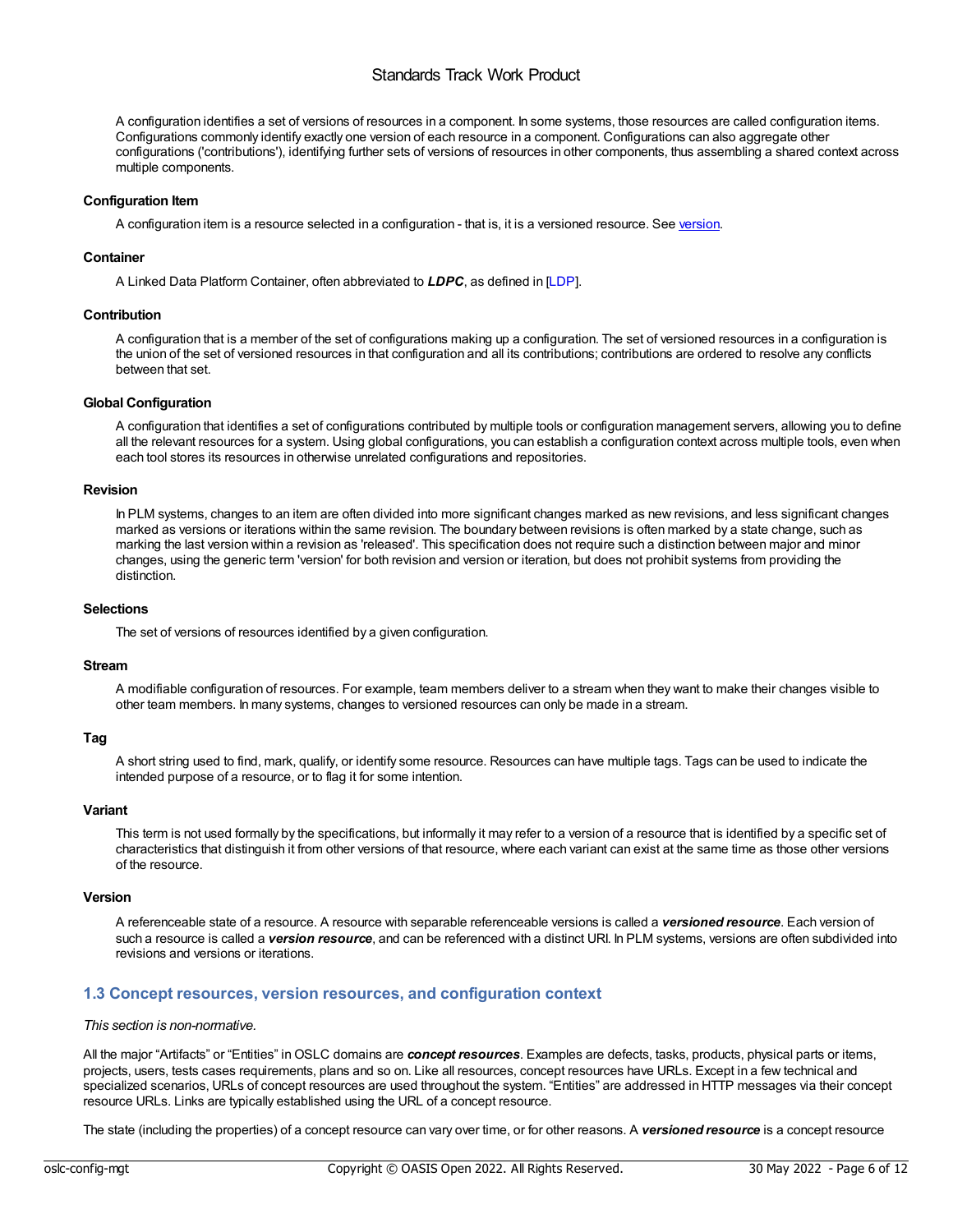#### Standards Track Work Product

<span id="page-6-0"></span>that keeps track of different states. a *version resource* is a resource that represents one specific state of a versioned resource. Not every past state is necessarily kept; a server may elide or discard states that are no longer referenced.

Not all resource types need be versioned - for example, OSLC change requests are typically not versioned. OSLC configurations and components need not be versioned.

For a versioned resource, a GET on the URI of a concept resource normally resolves that URI to an appropriate state of (version of) that concept resource for the appropriate configuration context (see later). The returned http resource will contain RDF statements about both the version resource and the concept resource; most statements should use the concept resource as the subject, because a version resource reflects the state of (properties of) the concept resource as it appeared at some time. Using the concept resource URI as the subject of RDF statements is more consistent with the handling of non-versioned resources; using the versioned resource URI as the subject of RDF statements requires more client knowledge of versioning.

For some PLM or PLE applications, it is useful to be able to represent incomplete or abstract hierarchies as partially-bound configurations, where not all versions of the concepts in that configuration have yet been determined. That determination may be made later in time, or dynamically based on parameters defined elsewhere in the system.

Since different versions reflecting different states of the concept resource may return conflicting RDF statements about the same subject, it is important for clients handling multiple versions (multiple configurations) to keep track of the relevant versions; this can be done using RDF named graphs.

As an example, **GET https://example.com/conceptResourceA** in one configuration context might return:

#### EXAMPLE 1 :conceptResourceA-version23 a oslc\_config:VersionResource ; dcterms:isVersionOf :conceptResourceA . # dcterms:isVersionOf relates the version resource itself to its concept resource :conceptResourceA a :someType ; oslc\_config:versionId "23" ; dcterms:title "Concept Resource A" ; :color "blue" ; dcterms:description "Concept resource A as it appears in the state with the URI :conceptResourceA-version23" .

#### while in a different configuration context it might return:

```
EXAMPLE 2
:conceptResourceA-version17
   a oslc_config:VersionResource ;
   dcterms:isVersionOf :conceptResourceA .
:conceptResourceA
   a :someType ;
   oslc_config:versionId "17" ;
   dcterms:title "Concept Resource A" ;
    :color "red" ;
    dcterms:description "Concept resource A as it appears in the state with the URI :conceptResourceA-version17" .
```
To keep track of which version represented which state of the conflicting color statements, use of RDF named graphs is recommended, as shown here using [\[TriG](#page-7-8)]:

```
EXAMPLE 3
:conceptResourceA-version23 = {
    :conceptResourceA-version23
        a oslc_config:VersionResource ;
        dcterms:isVersionOf :conceptResourceA .
    :conceptResourceA
       a :someType ;
       oslc_config:versionId "23" ;
        dcterms:title "Concept Resource A" ;
        :color "blue" ;
        dcterms:description "Concept resource A as it appears in the state with the URI :conceptResourceA-version23" .
}.
:conceptResourceA-version17 = {
    :conceptResourceA-version17
       a oslc config:VersionResource ;
        dcterms:isVersionOf :conceptResourceA .
    :conceptResourceA
```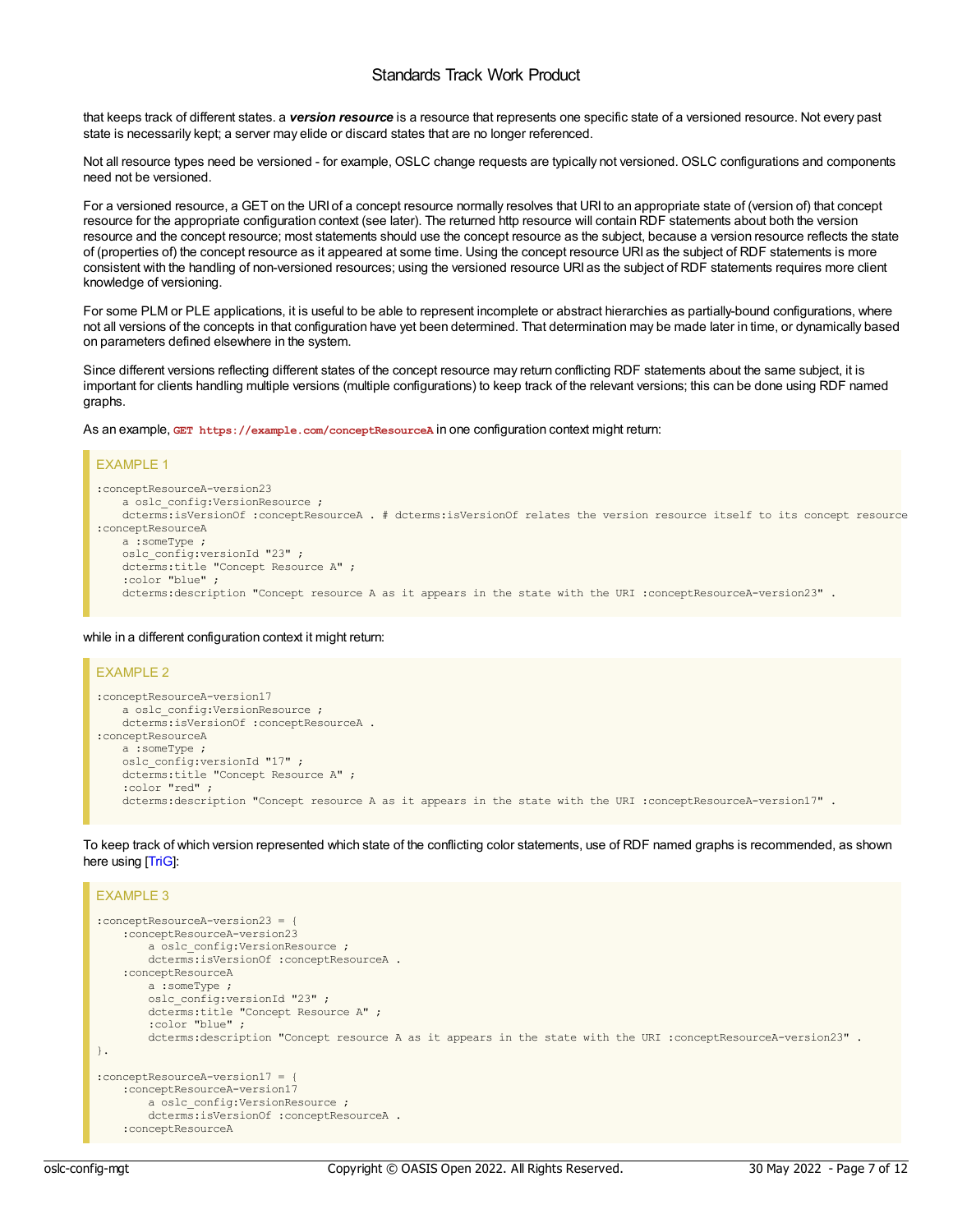#### Standards Track Work Product

```
a :someType ;
       oslc_config:versionId "17" ;
        dcterms:title "Concept Resource A" ;
        :color "red" ;
        dcterms:description "Concept resource A as it appears in the state with the URI :conceptResourceA-version17" .
}.
```
Updating a versioned resource is typically performed in a stream, and usually results in the creation of a new version of the same concept resource. In some systems, a related batch of changes to one or more resources can be grouped into a *change set*; this version of OSLC Configuration Management does not define how change sets might work.

Since concept resource URIs for versioned resources do not inherently identify a specific version of that resource, a client needs to provide a configuration context within which the concept resource is resolved to a specific version.

A client requests a specific configuration context in a [header](https://docs.oasis-open-projects.org/oslc-op/config/v1.0/ps01/config-resources.html#configcontext) or a query string.

#### <span id="page-7-0"></span>**1.4 References**

#### <span id="page-7-1"></span>**1.4.1 Normative references**

#### <span id="page-7-7"></span>[LDP]

Steve Speicher; John Arwe; Ashok Malhotra. *Linked Data [Platform](https://www.w3.org/TR/ldp/) 1.0*. W3C, 26 February 2015. W3C Recommendation. URL: <https://www.w3.org/TR/ldp/>

#### <span id="page-7-5"></span>[RFC2119]

S. Bradner. *Key words for use in RFCs to Indicate [Requirement](https://www.rfc-editor.org/rfc/rfc2119) Levels*. IETF, March 1997. Best Current Practice. URL: https://www.rfc[editor.org/rfc/rfc2119](https://www.rfc-editor.org/rfc/rfc2119)

#### <span id="page-7-6"></span>[RFC8174]

B. Leiba. *Ambiguity of [Uppercase](https://www.rfc-editor.org/rfc/rfc8174) vs Lowercase in RFC 2119 Key Words*. IETF, May 2017. Best Current Practice. URL: https://www.rfc[editor.org/rfc/rfc8174](https://www.rfc-editor.org/rfc/rfc8174)

#### <span id="page-7-2"></span>**1.4.2 Informative references**

#### <span id="page-7-3"></span>[ITIL]

*Information Technology [Infrastructure](https://en.wikipedia.org/wiki/Information_Technology_Infrastructure_Library) Library*. URL: [https://en.wikipedia.org/wiki/Information\\_Technology\\_Infrastructure\\_Library](https://en.wikipedia.org/wiki/Information_Technology_Infrastructure_Library)

#### <span id="page-7-4"></span>[ITSM]

*IT Service [Management](https://en.wikipedia.org/wiki/IT_service_management)*. URL: [https://en.wikipedia.org/wiki/IT\\_service\\_management](https://en.wikipedia.org/wiki/IT_service_management)

#### <span id="page-7-8"></span>[TriG]

Gavin Carothers; Andy Seaborne. *[RDF](https://www.w3.org/TR/trig/) 1.1 TriG*. W3C, 25 February 2014. W3C Recommendation. URL: <https://www.w3.org/TR/trig/>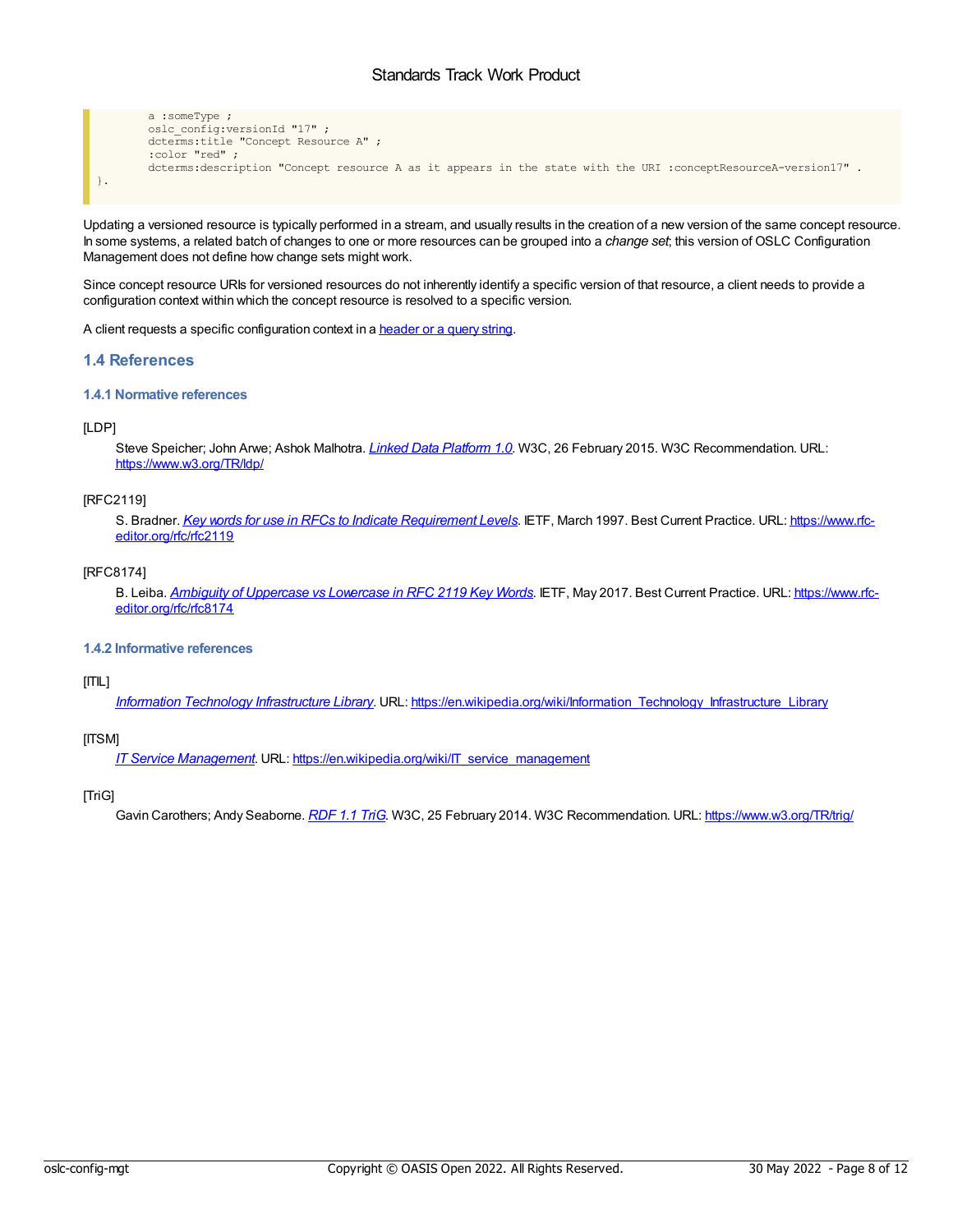# <span id="page-8-0"></span>**2. RDF Namespaces**

OSLC Configuration Management defines the namespace URI of **http://open-services.net/ns/config#** with a namespace prefix of **oslc\_config**.

| Prefix      | Namespace                                     |
|-------------|-----------------------------------------------|
| acc         | http://open-services.net/ns/core/acc#         |
| dcterms     | http://purl.org/dc/terms/                     |
| foaf        | http://xmlns.com/foaf/0.1/                    |
| ldp         | http://www.w3.org/ns/ldp#                     |
| oslc        | http://open-services.net/ns/core#             |
| oslc auto   | http://open-services.net/ns/auto#             |
| osic config | http://open-services.net/ns/config#           |
| owl         | http://www.w3.org/2002/07/owl#                |
| prov        | http://www.w3.org/ns/prov#                    |
| rdf         | http://www.w3.org/1999/02/22-rdf-syntax-ns#   |
| rdfs        | http://www.w3.org/2000/01/rdf-schema#         |
| vann        | http://purl.org/vocab/vann/                   |
| <b>VS</b>   | http://www.w3.org/2003/06/sw-vocab-status/ns# |
| xsd         | http://www.w3.org/2001/XMLSchema#             |

OSLC Configuration Management uses the following prefixes: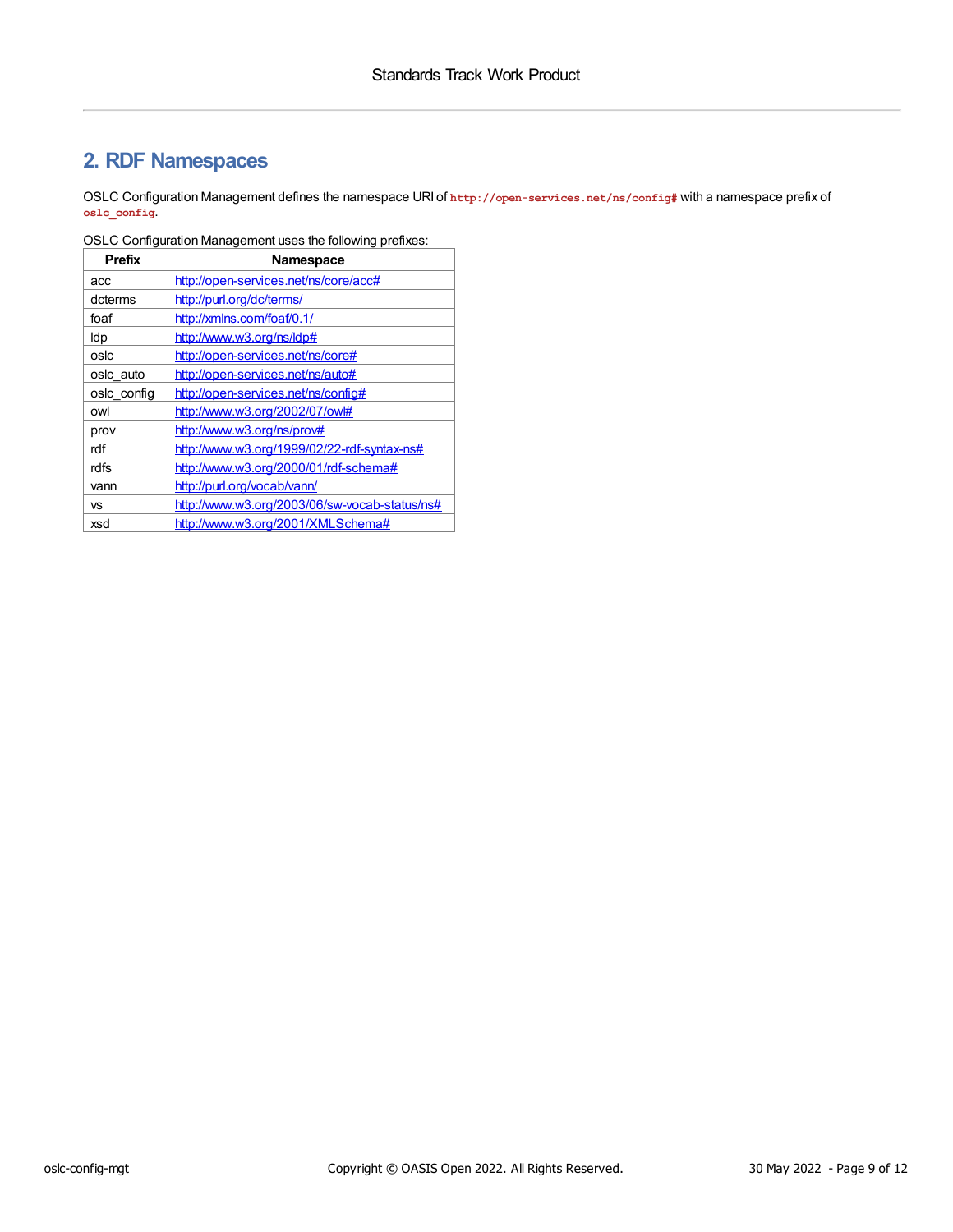# <span id="page-9-0"></span>**3. Non-RDF Sources**

<span id="page-9-1"></span>All resources described in this specification are RDF resources. Servers **SHOULD**follow the [\[LDP](#page-7-7)] recommendation for handling non-RDF data sources. [config-mgt-1]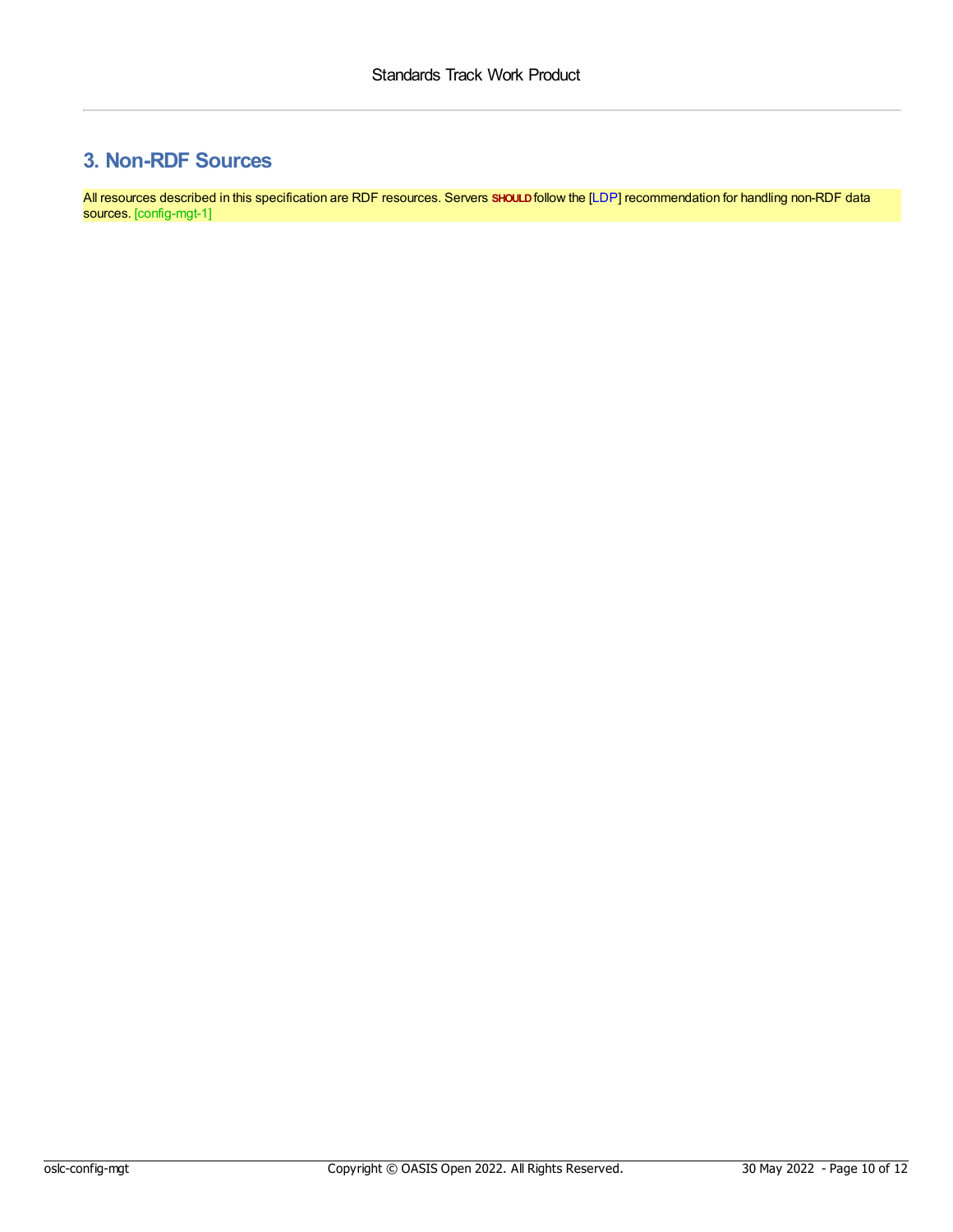# <span id="page-10-0"></span>**4. Conformance**

Implementations of this specification need to satisfy the following conformance clauses.

| <b>Clause</b><br><b>Number</b> | Reauirement                                                                                                                |
|--------------------------------|----------------------------------------------------------------------------------------------------------------------------|
| <u>  config-mgt-1</u>          | All resources described in this specification are RDF resources. Servers <b>SHOULD</b> follow the [LDP] recommendation for |
|                                | handling non-RDF data sources.                                                                                             |